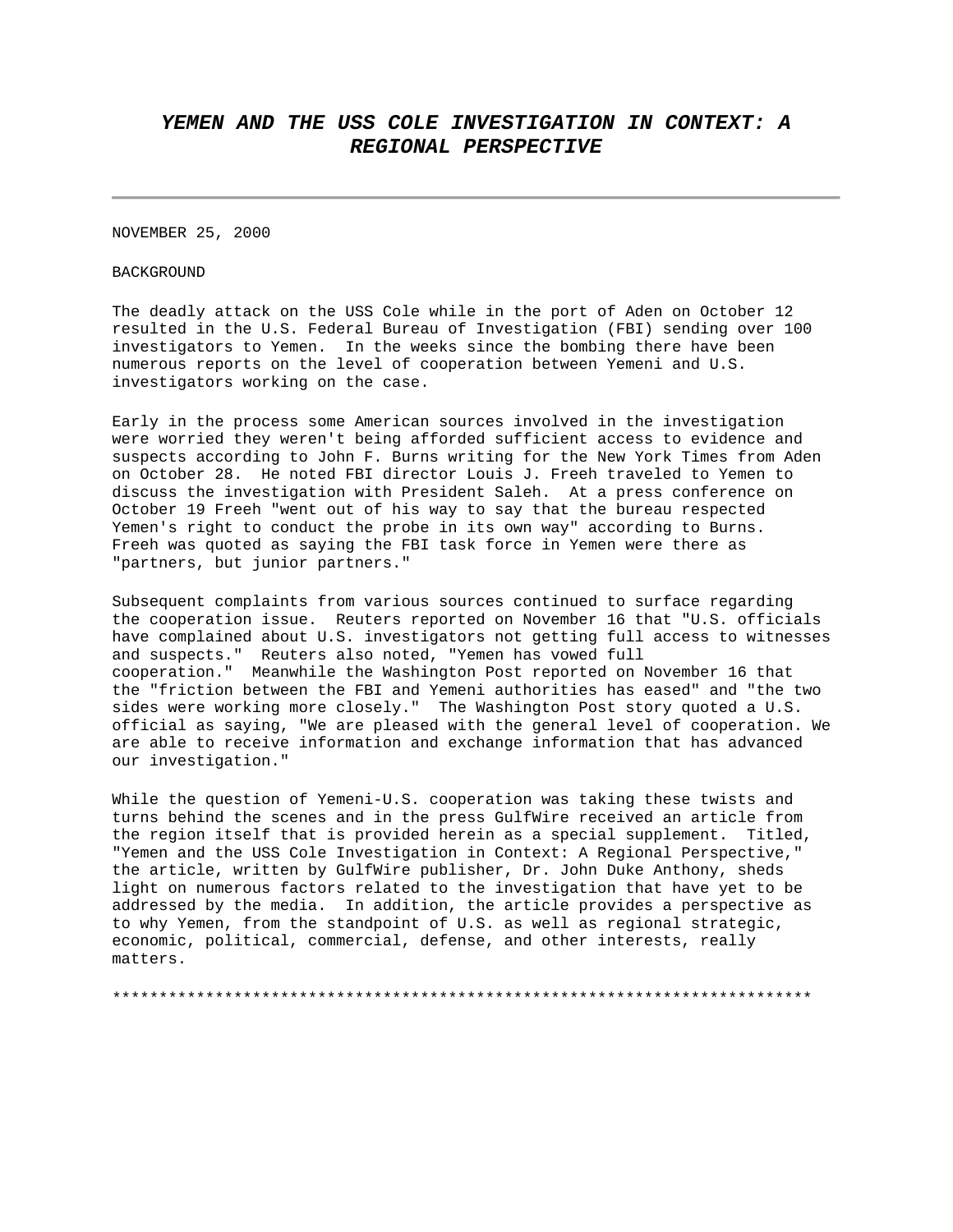YEMEN AND THE USS COLE INVESTIGATION IN CONTEXT: A REGIONAL PERSPECTIVE By John Duke Anthony

[RIYADH - November 11, 2000]

OVERVIEW

Complaints by U.S. government spokesmen in Washington and by American officials conducting investigations in Aden that the Yemen Government needs to be "more cooperative" continue to reverberate in the effort to unearth any and all suspects that may have been involved in some way in the October 12 attack on the USS Cole in Aden port. Yemeni authorities claim the U.S. complaints are baseless.

Earlier statements by the principal U.S. Department of State spokesman that parts of Yemen are a "safe haven" for terrorists appear to have ceased. However, American media reports continue to imply that Yemen authorities, albeit probably low-level officials, may have facilitated the processing of false documents that were subsequently used by those who prepared and launched the attack on the Cole.

Efforts to understand what actually occurred in the run-up to the attack and in its aftermath until the present continue to face the challenge of being able to sort fact from fiction in matters pertaining to the investigation. What follows are informational updates, commentary, perspectives, and analyses as reported and offered from here.

Five days ago CNN carried a two-sentence report saying that, "Senior U.S. officials say Yemen officials have nothing to do with the terrorist attack (on the USS Cole). Published reports say that Yemeni officials 'helped' the terrorists, but the Yemen Government says that is not true."

Four days ago CNN said that "Yemeni authorities holding two suspects say the suspects have provided explicit details of how the attack was planned thirteen months ago, and that an Iraqi and another, perhaps (sic) a Saudi (sic), got help from low-level Yemeni officials in forging documents and getting auto licenses."

Two days ago, a report prepared by "Deutsch Presse Agence" and carried in "Arab News," citing the original account in the previous day's edition of the Paris-based "Al-Watan Al-Arabi," and claiming to be based on "reports filtering in from Western intelligence agencies," provided a perspective and details not hitherto seen. The report claimed that the material and expertise for assembling the explosives used in the attack "were of a type available only to Russia and the former East Germany" and had "been smuggled to Iraq on one of the early Russian flights that had broken the UN air embargo on Baghdad." The report added, "The explosives were then transported to Yemen aboard a Yemeni plane by an Iraqi team that received training on how to use them. They were taken directly by truck from Sanaa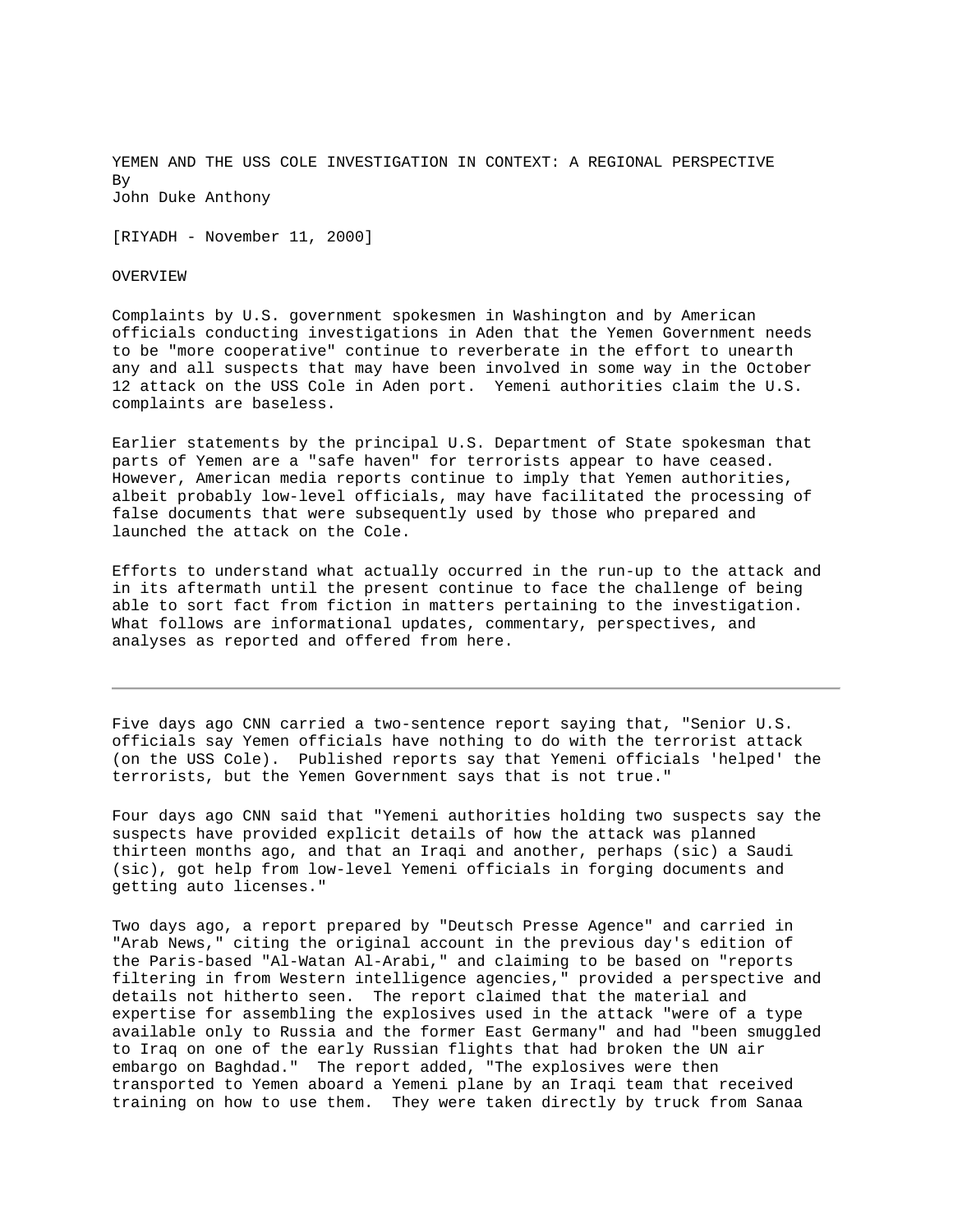to Aden in an operation that smacked of collusion (sic) by some senior Yemeni officials, thus the Yemeni attempt to mislead (sic) rather than help U.S. investigators."

The report quoted non-attributed sources as saying "Russia's involvement was precipitated by watertight evidence obtained by Moscow that a U.S. submarine was behind the" tragedy that befell the Russian nuclear submarine Kursk in the Barents Sea on August 18 with 118 men on board. The report concludes with the statement that, "the Russian navy has claimed that this was after a collision with a NATO submarine."

Authoritative sources here are of the view that President Ali Abdalla Saleh's original claim that the explosion was an accident attributable to something that happened on the USS Cole itself was almost certainly born of innocence on his part. Those who know him and Yemen well from first-hand experience have an interesting twist on the subject. They argue that the country's intelligence services probably could not bring themselves to tell the president the truth out of a natural human fear for the possible consequences of appearing to have been derelict in their duty.

A second report, aired on CNN November 10, stated that "another attack against a U.S. ship, the USS Sullivan, had been planned for last January, but failed. A boat carrying the explosives sank before it could attack."

Last week, the U.S. Congress passed a foreign economic assistance bill appropriating \$8 million for Yemen in the coming year. This represents a doubling of this year's \$4 million in aid, the first provided since the nadir in the relationship between the United States and Yemen dating from Yemen's role in the 1990-91 Kuwait crisis.

Former Secretary of the Navy and Ranking Member of the Senate Armed Services Committee John Warner (Republican-Virginia) helped in enabling the Bill's passage. Warner made a persuasive case that, far from punishing Yemen, as some of his colleagues seemed inclined to favor, the United States should try to help Yemen and, in so doing, help itself and enhance efforts in support of peace and stability in the Red Sea and East Africa regions. He stated that a portion of the aid would be used to enable Yemen to strengthen and expand its navy and coast guard.

Most specialists and visitors to Yemen are aware that the resource-poor country has one of the world's smallest navies. Helping it to patrol one of the world's longest national coastlines -- more than 1,300 miles – is an even smaller and vastly under-budgeted, under-manned, and under-equipped coast guard.

Yemen's lengthy Red Sea and Indian Ocean coastlines are both laced with countless easy entry points for anyone seeking to enter without proper documents. The overwhelming majority of those who find their way ashore in this way are refugees fleeing economic misery, and broken dreams and hearts, in East Africa.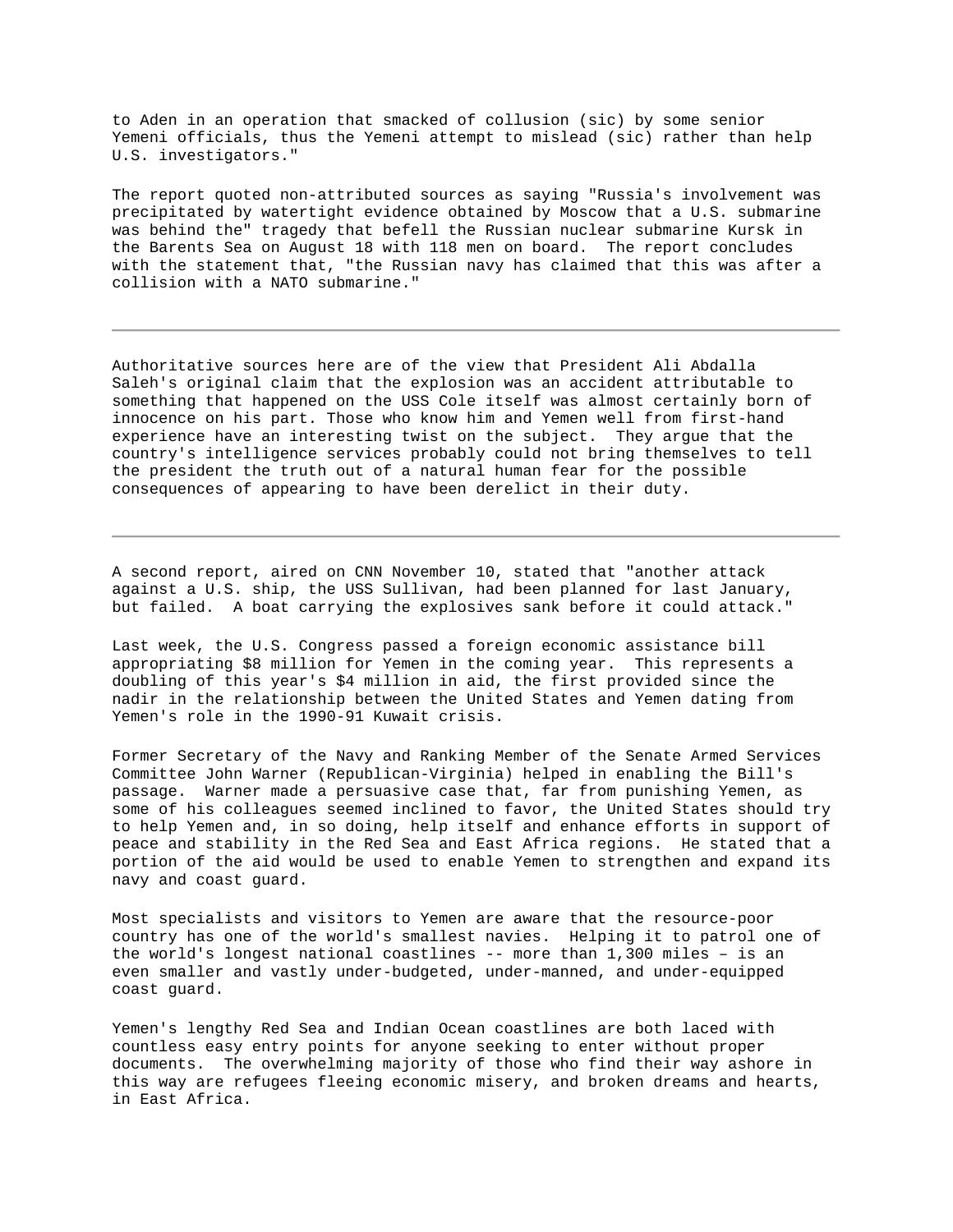An indeterminate but likely minuscule number of individuals who make their way into Yemen in this manner come for an entirely different reason. Their objectives are enshrouded in malice and connivance aforethought, as of the kind that was wrought when at least two people succeeded in using powerful explosives to rip a gaping hole in the side of the USS Cole that killed 17 U.S. navy personnel and wounded many more.

## COMMENTARY, PERSPECTIVE, AND ANALYSIS

Following is of possible interest to anyone following the aftermath of the attack in terms of (1) perspectives largely absent from much of the media, and (2) its potential implications for U.S.-Yemen relations and broader U.S. interests in the region.

On October 15 I participated in CNN's "Burden of Proof" program from 12:30 to 1:00 p.m. The purpose was to discuss the attack on the Cole that had occurred three days earlier. "Burden of Proof" hosts are legal analysts Greta Van Susteren and Roger Cossack.

My Commentary and Analysis Provided to CNN

October 15 Program

CNN: John, why is Aden of such importance that the U.S. Navy would want to use its facilities?

JDA: Its location is one reason. For nearly a century and a half, from 1839 up until its independence in 1967, Aden was one of Great Britain's most prominent strategic outposts of empire. To give you an idea of its significance, Britain considered Aden as the only territory in the entire Middle East to be of such vital importance to its imperial interests that it had to become a Crown Colony. [Britain's other crown colonies, the four of them, together with Aden, being viewed collectively as the jewels in the imperial crown of Queen Victoria, under whose reign the territory of all five was acquired, were Gibraltar, Malta, Singapore, and Hong Kong].

Aden is situated at the southernmost reaches of the Red Sea and at the far northwest quadrant of the Indian Ocean. It's an ideal site for serving the needs of ships plying the world's west-east and east-west maritime routes. It has the added potential of being able to play a vital role if we have to mobilize and deploy our forces again to the Gulf or East Africa. Most of the heavy stuff – tanks, other large vehicles, and earth-moving equipment - can't be flown in by air; it has to come by sea. As Aden occupies one of the most strategically positioned ports along the way, its use could come in handy.

It's also helpful to recall that, until as recently as the 1950s, Aden annually ranked among the top three ports in the world in terms of ships calling and tonnage handled. During that period it also hosted one of the world's largest oil refineries, which is why most of America's major oil companies had refueling stations there. And until late 1967, Aden was also the headquarters of all British Middle East forces.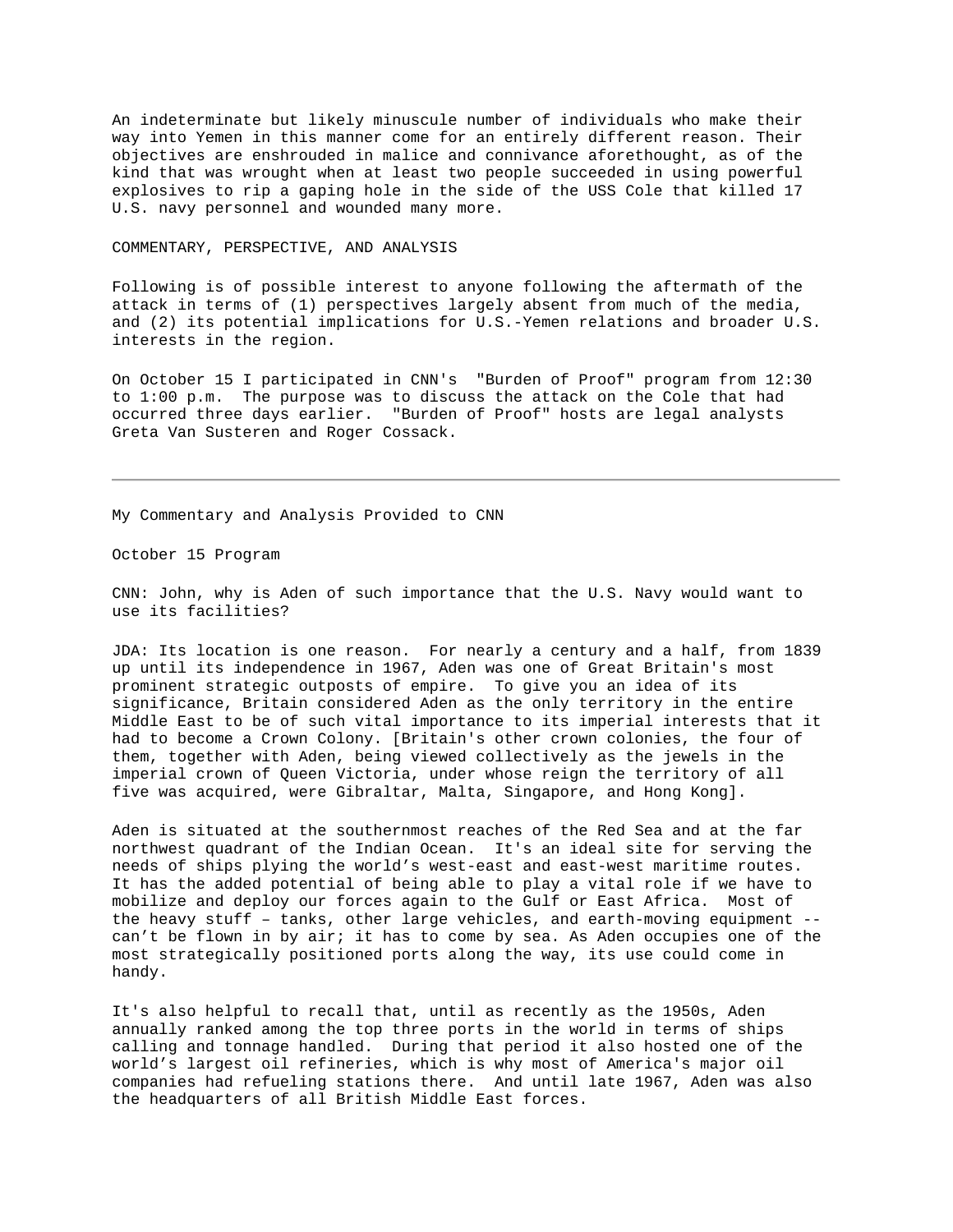CNN: Is there anything else that makes it special?

JDA: Yes. An example is that, out of the world's nearly 140 developing nations, Yemen was asked by Secretary of State Albright and numerous other Western leaders and Japan a little over a year ago if it would host the first-ever "Emerging Democracies Forum." Yemen accepted. Heads of state, former prime ministers, speakers of parliaments, and the leaders of incumbent and opposition political parties from countries as disparate as Belize, Bolivia, El Salvador, Malawi, Mongolia, Mozambique, Nepal, Niger, Morocco, and quite a few others were there in full force. So were some of the Department of State's highest officials, as well as their counterparts from Canada, Ireland, Japan, the UK, and other countries. I was one of two U.S. non-government specialists invited to participate in the proceedings. There's been nothing like it anywhere else before or since. It was extraordinary.

Yemen has also been doing a lot on the media and human rights front. For example, it has a press that is as free and, at times, as raucous – some would say even as irresponsible -- as any you'll find anywhere in the world, including the much better known free-wheeling media in Israel, Lebanon, and Kuwait.

And in a country where illiteracy rates for men and women alike remain staggering, it's significant that women were granted the suffrage the same time as men were, and that they were allowed, again, the same as men, to run for parliament – women and men alike were able to nail down these two rights from the very beginning.

Having been the only American observer for both of Yemen's national parliamentary elections thus far [in 1993 and 1997], I'm but one of many who agree that although the elections may not have been completely "free and fair" – the standard by which almost all election officials [American election officials being no exception in this regard] hope to have their elections judged -- they were commendable for being "open and transparent," which, among many specialists, is regarded as the next best thing.

Moreover, on the economic front, several of Yemen's achievements have been impressive. It's managed to meet one World Bank and IMF criterion after the other for the better part of a decade now, and it's gotten very good grades overall as a result. They're not there yet, by any means. But they've made extraordinary progress. They've been able to accommodate some of the most exacting economic reform standards laid down by the international community for any developing country. And they've managed to do this in spite of some of the most trying circumstances imaginable. It has not been easy.

CNN: [Coming back, after having put different kinds of questions to the other guests]. It's conceivable that, if the people responsible for the attack are apprehended and in the custody of the Yemeni authorities, the U.S. will press for their extradition to the United States. John, if so, how's that likely to play out? What legal arrangements are there for such a thing? Do we have a treaty of some kind that covers something like this? And what happens if one of our citizens commits a crime in one of these countries?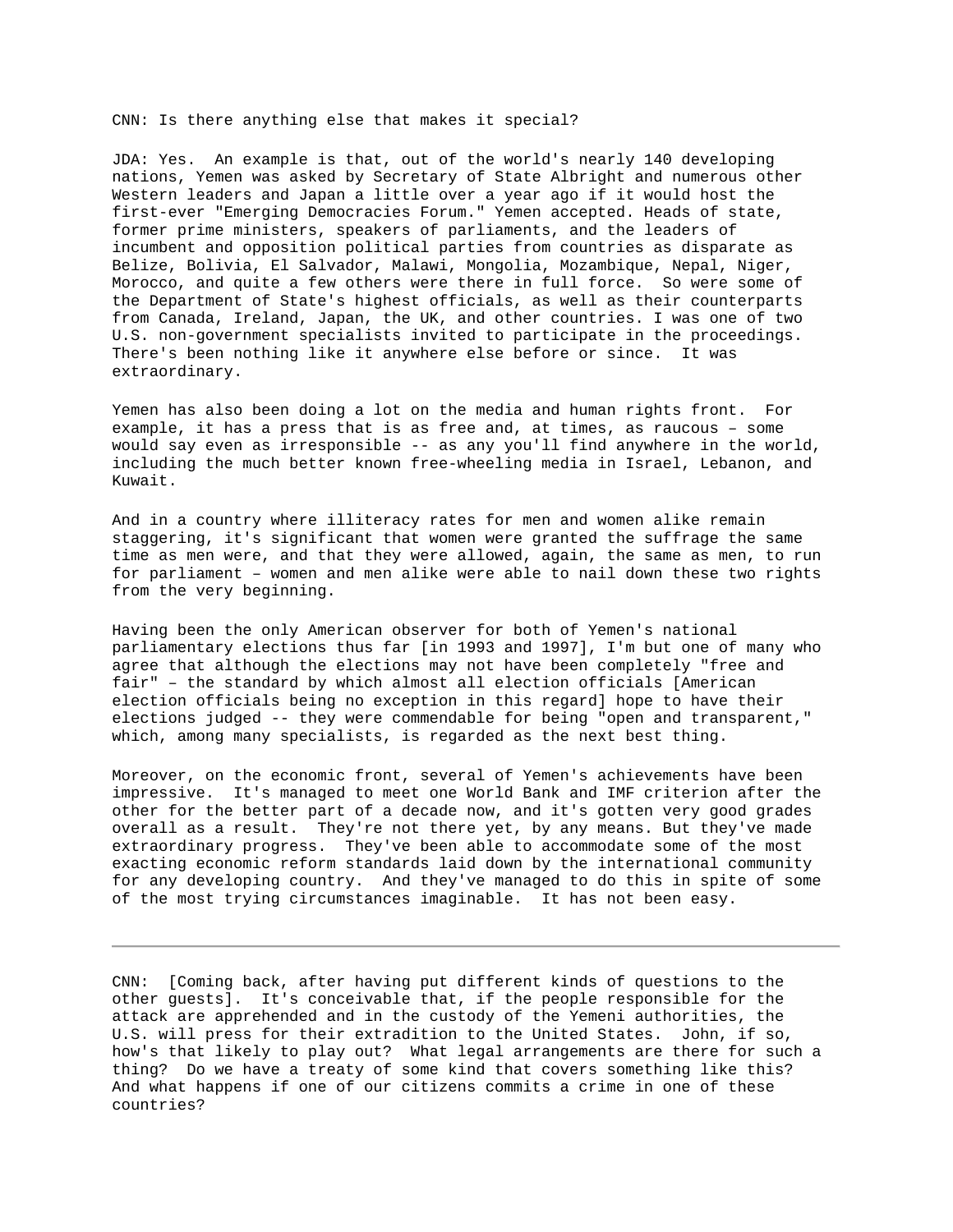JDA: No, we haven't any such treaty. Neither do we have any other legal arrangement, as far as I know, that covers something like this. Yet it's not as though there is nothing to go on. There's an evolving body of international law, of legal norms, and de facto case law that one could probably draw upon for frames of reference. In several neighboring and nearby countries, we have what are known as Defense Cooperation Agreements -- we have them with Kuwait, Bahrain, Qatar, and Oman. A key provision of these agreements is the joint obligation for the signatories to consult with one another continuously on any and all matters that relate to regional peace and stability. Were something like this to have occurred in one of those countries, the Defense Cooperation Agreement in place could conceivably provide a sufficient framework to work out something to the satisfaction of both sides. But we have no such arrangement with Yemen.

As to what would happen in cases where an American soldier breaks the law in one of these countries, the situation often differs from one country to the next. In some countries, the United States has, or has had, a Status of Forces Agreement, known by the words' acronyms as SOFA. We had them in Iran and Libya. In essence, in countries where we have a SOFA, or something similar, if an American serviceman breaks the law and is taken into custody, according to the agreement he or she would not be tried in accordance with the local law. Rather, they would be tried under the U.S. military's own system of criminal justice. That's regarding U.S. military personnel. U.S. citizens that are not government officials are subject to the local laws and systems of justice the same as anyone else. That is, unless they are diplomats, in which case they are ordinarily covered by diplomatic immunity, which is reciprocal worldwide.

CNN: I see …

JDA: In Yemen, however, even though we have neither a defense cooperation agreement nor a SOFA, the government is more than equipped to deal with a matter of this nature from a constitutional and legal point of view. Its courts, and probably also the cabinet and parliament, too, would almost certainly consider an offense of this nature as a capital crime, as a crime against the state or something of similar gravity, and act accordingly. That is, it is likely that the guilty parties would be prosecuted to the fullest extent of the law.

\* \* \*

Note: In a sequel, CNN's producers contacted me in Riyadh on October 31 to ask if I would appear again on the same program to discuss what they said were new developments in the investigation. They wanted to explore the demands by President Clinton, Secretary Albright, and FBI Director Louis Freeh in the previous few days for "more cooperation" by the Yemeni authorities. Having been out of the loop for several days, I asked if they would fax me whatever material they were referring to. They sent an article by John Burns, written from Aden, for the "New York Times." It was very good.

As with the first interview, we spoke at some length about aspects of the issue that, to my knowledge, appear to have been ignored or little reported by the media. Before we began, the producers gave a heads-up that the program might be scooped at the last minute by a competing one about the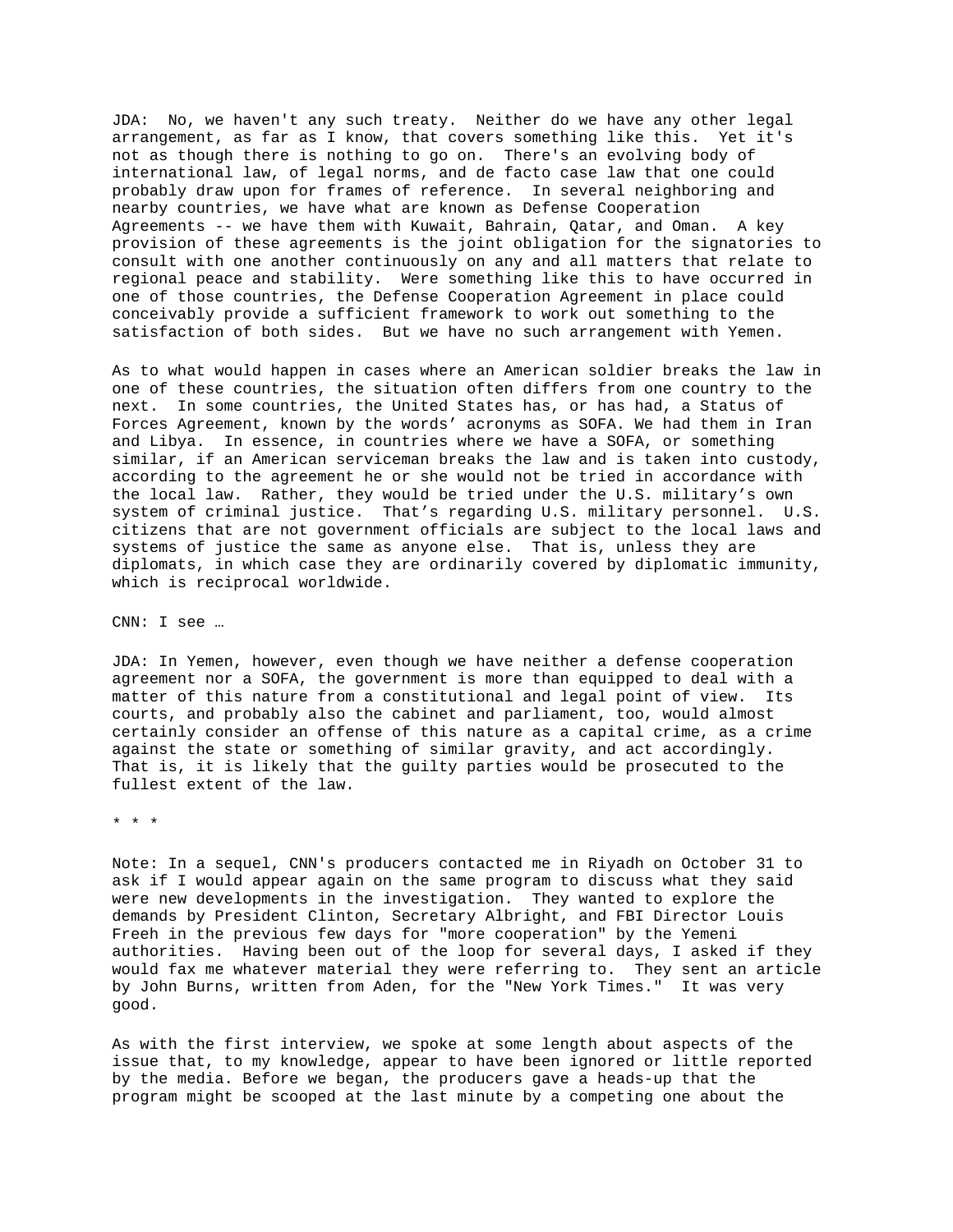latest in the Singapore airlines crash or their inability to solve a technical challenge of wiring New York Times reporter John Burns in Aden, former CIA Director James Woolsey, a former FBI counter-terrorism specialist, and myself, all but one of whom was some distance away from the studio. Five minutes prior to going on the air, the studio was unable to get all of us wired in. Accordingly, they asked Woolsey if he would incorporate some of my points into his remarks, as they said, "He largely agrees with you." I said fine, and they said that Woolsey agreed to do so.

In summarized form, here are the questions asked and responses given in the run-up to the second program.

November 1 Program

CNN: The FBI and President Clinton said yesterday that they wanted "more cooperation" from the Yemen government in the investigation still underway in Aden. They say they want to identify additional suspects and to apprehend those responsible for the attack. There are several things that appear to have brought this about. The most recent is a surveillance tape of Aden harbor that Yemeni authorities turned over to the U.S. Have you seen the tape?

JDA: No, I haven't.

CNN: The tape apparently shows the ship after the explosion but not the explosion itself. This has caused some to suspect that this portion of the tape may have been deleted. If so, at issue is whether this might have been intentional or accidental. If the former, the question is whether it was to cover up information that may have implicated negatively or in some other way been embarrassing to the Yemen government. Do you have any comment?

JDA: It's a valid question as to whether there is any logical explanation. I haven't any idea what happened in this regard.

CNN: But what do you think could have happened?

JDA: I really don't know. One could assume, I suppose, that all kinds of things could have been possible.

CNN: Like, for example...

JDA: I don't know…It could've been that the tape wasn't on when the explosion occurred… Maybe the blast triggered it to come on… Or maybe it was on but not properly focused, but when the explosion occurred, somebody made sure it was focused. If so, that's probably when a lot of other people on the shore, and on the ship as well, got out their cameras and turned theirs on, too.

CNN: It's been said by some that maybe whoever handled the tape was inexperienced and didn't process it effectively …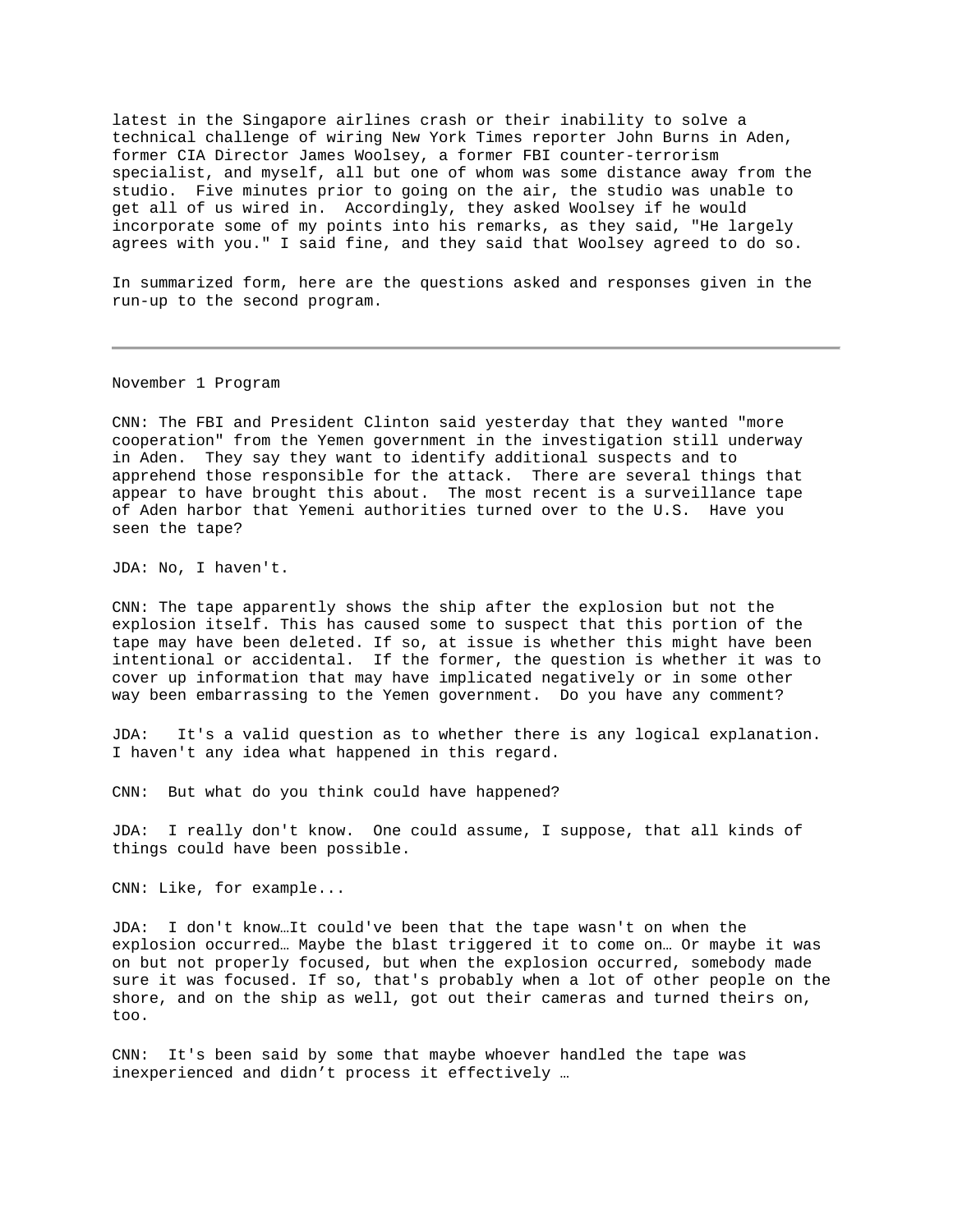JDA: Maybe. I just don't know. Not having been there, I haven't a clue.

But perhaps there's something to say for the fact that, as I understand it, the Yemeni authorities themselves were the ones who reported the existence of the tape. The reports I have seen seem to indicate that they reported the tape's existence and turned it over to the U.S. without being asked. This might suggest the possibility that whoever was responsible for the tape may not have done anything wrong. But with little else to go on at this point, who's to say?

CNN: Has anything like this happened before?

JDA: Well, there was the Watergate episode when President Nixon was under investigation. There was the infamous eighteen minutes missing from some remarks that Nixon had made that had been taped by his secretary -- Rosemary Woods Lincoln, if I remember correctly.

CNN: Yes …

JDA: At the time, that was thought to be a very big thing. People offered all kinds of speculation as to why and how something like that might have happened. I was one of those who thought there was something strange about it. Many jumped to the conclusion that the missing segment (of the tape) had to be incriminating, that it was probably the equivalent of a 'smoking gun,' so to speak.

But, looking back, neither Ms. Woods, or whatever may or may not have been on the missing section of the tape, seems to have been all that central to the fact that, in the end, Nixon resigned. There might be something like that at play here. In other words, the reason why a potentially crucial part of the Aden harbor's surveillance tape is missing could be probably be explained in any number of ways that show that no one is to blame, or it could be just the opposite. Without having the benefit of being in Aden and knowing what actually happened, it's impossible for me or anyone else who has not had that benefit to speak definitively on the matter.

CNN: Also at issue is that the FBI has requested that the Yemeni authorities allow the Bureau's agents to interrogate any and all suspects, that it be present during any interrogation by the Yemenis themselves, and that they [the FBI agents] be allowed to question the suspects. Do you have any thoughts on this?

JDA: Yes, I do. Reciprocity applies here. The Yemeni authorities are doing nothing more or less than what the U.S. would do if the tables were reversed. That is, if a Yemeni naval vessel or a ship from some other country was attacked in Boston harbor, Hampton Roads, San Francisco Bay, or some other U.S. port, the U.S. would do exactly what Yemen is doing.

Indeed, as the people making a big issue out of this on the American side know, it would be against very specific U.S. rules and regulations for the U.S. to allow another country's criminal investigators to do what it appears we are demanding that the Yemenis do. In other words, if the situation was the other way around, we would do exactly as the Yemenis are doing -- there is no way that we would accede to such a demand.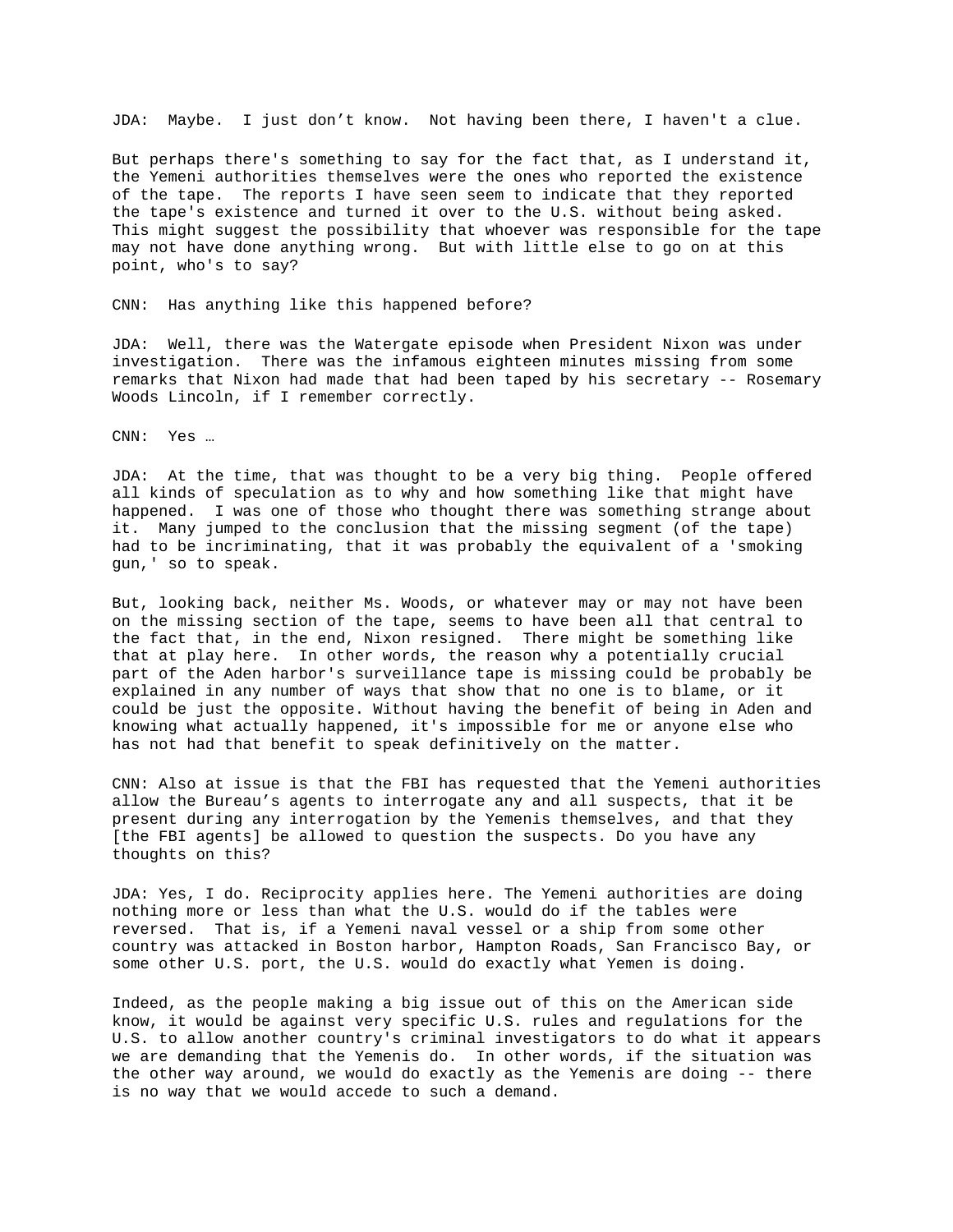The simple fact of the matter is that the FBI could not reciprocate. The FBI agents and other U.S. officials who are demanding or urging that the Yemenis do what we ourselves can't do know this. By law, we are prohibited from allowing a foreign country's officials to interrogate any suspects in our custody, regardless of the nationality of the suspect and regardless of the nature of the crime committed. For us to complain that Yemen refuses to do what we would refuse to do were the situation reversed is to insult their and our intelligence, with perhaps a dose of arrogance thrown in for good measure.

It remains to be seen how this will play out. But from what has happened thus far, the Yemeni authorities, in my view, appear to have been exceptionally cooperative. They've done exactly what we would have done - maybe more, certainly not less. Just as important, and to their credit, they have not done what we would not do.

CNN: But Kenya and Tanzania cooperated and let us interrogate suspects …

JDA: Yes, they did, but that proves my point. What they chose to do was an aberration, the extreme exception. They chose to deviate from the norm. The norm is what the Yemenis are insisting on, which is no different from what we would insist on -- what we would demand that others abide by with regard to our own situation.

CNN: But what if the Yemenis do have something to cover up, and that's the reason why they are not willing to cooperate?

JDA: I don't know … but I'm reminded just now of our own Lt. Calley in Viet Nam. As you may remember, at My Lai he killed – many say he massacred -- a lot of innocent people. Many of them were children and the elderly. Most were unarmed and unable to defend themselves. As terrible as the atrocities that he committed were, I don't recall our offering to extradite him, or in any other way turn him over, to the local authorities so that he could be prosecuted by the local legal or judicial system. If my memory is correct, we wouldn't let the Vietnamese authorities get anywhere near Calley.

Even if it turns out that in this instance one or more Yemenis were involved in some way, there's something else to consider. Give me one reason one why the Yemeni authorities would hesitate to acknowledge who the suspects are, if they know who they are, and would hesitate to charge them with the crime and bring them to trial.

Think about it. What could the Yemeni government gain by acting otherwise? Why would its leaders try to evade responsibility for applying justice if the evidence were to implicate any of its citizens? Evasion, in this instance, would simply not be a credible option, at least as I see it… To do so would immediately place at certain risk, if not put an immediate end to, the prospects for further strengthening what, for years now, has been a steadily improving Yemen-U.S. relationship.

Most people are not aware of it, but Yemen has met one U.S., World Bank, and IMF reformist standard after the other over the past decade. That it has done so is regarded by nearly everyone as evidence of how badly the government has wanted to put behind it the strains that prevailed in the aftermath of Iraq's invasion of Kuwait. Prior to the tragedy involving the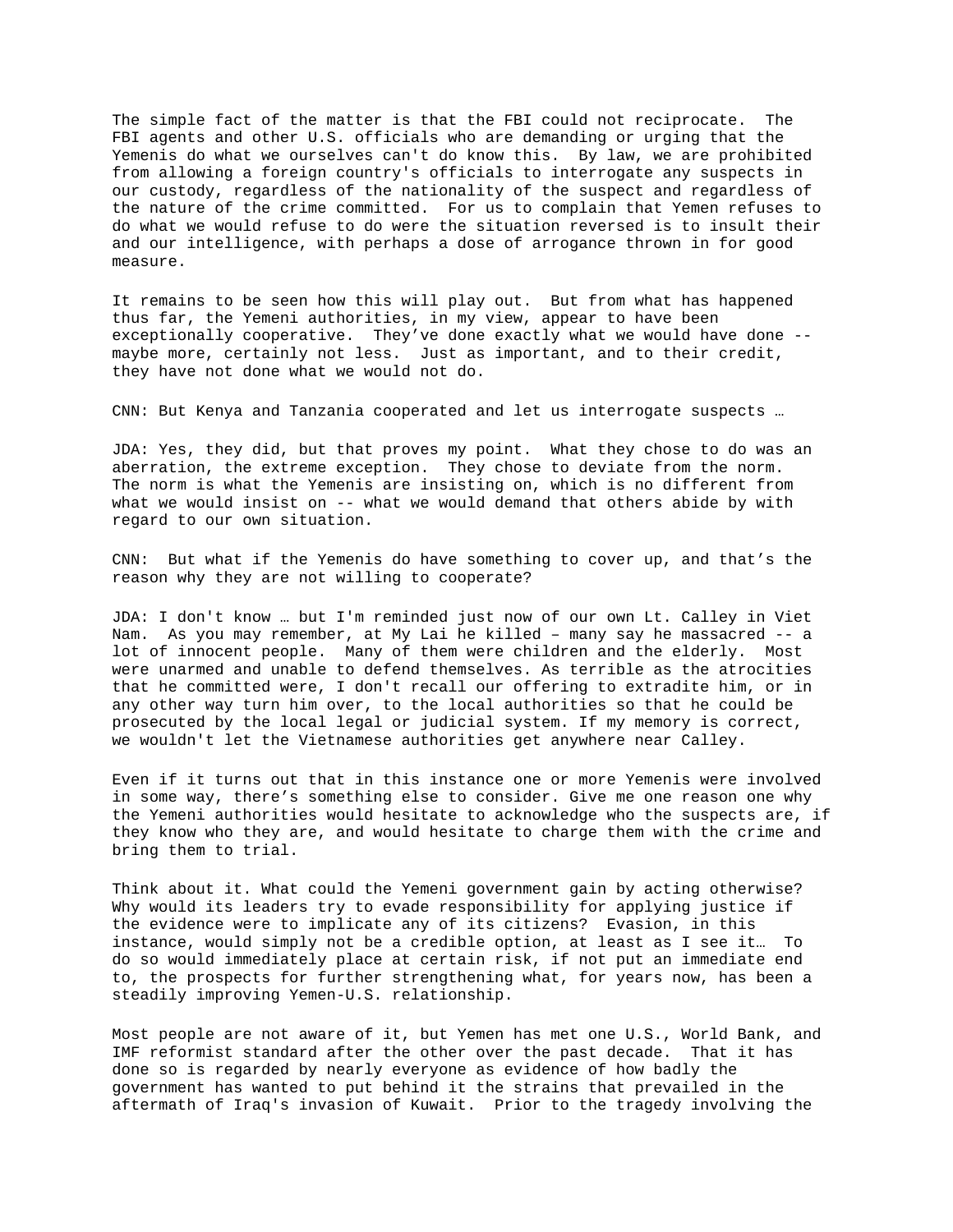USS Cole, Yemen was well along the road to placing its relationship with the United States on the most positive and mutually beneficial basis possible.

CNN: Yes …

JDA: Look at what happened a year ago. Secretary Albright was joined by her counterparts in numerous other countries in asking Yemen to be the host for the first-ever "Emerging Democracies Forum." Any one of a couple of dozen other countries could have been selected, but she and the others chose Yemen – and with good reason. Half a dozen Western leaders plus the heads of state, prime ministers, and other high-ranking governmental and political party leaders of 16 developing countries from all over the world participated in that event. Without exception, everyone there, and I was one of them, noted how far Yemen had gone to encourage political pluralism, a free press, advances in women's and other human rights, and internationally monitored elections.

In this context, it would seem to me to be incomprehensible that Yemen's leadership would do anything to jeopardize all that it has achieved in improving its relations with the United States.

CNN: Still, President Clinton, Secretary Albright, and FBI Director Louis Freeh are all saying that they need more cooperation than what Yemen is providing …

JDA: Look. Let me be frank. The U.S. itself is hardly bereft of blemish in this matter. Surely no one believes that we are beyond criticism for the way in which we have handled our side of the investigation. One need only cite the hordes of FBI agents – I mean, more than a hundred agents; I saw one report that said they numbered more than 150 …and investigators from several other agencies, too – that felt they had to come to Aden and get involved. Add to that the nervous young Marines in their jeeps descending upon Aden's beaches and taking up positions with their machine guns aimed at the local populace.

The initial number of investigators was far in excess of what our diplomats and security personnel on the ground recommended as necessary – it was as if every investigator and their aunt and uncle seemed to feel they had to get in on the act. The manner in which U.S. personnel came ashore in such force, and the way that some of them behaved, was roughshod. In too many cases, it was the epitome of cultural insensitivity; it has alienated a lot of people.

Moreover, the timing of such behavior, and the timing of the demands of U.S. officials that Yemeni authorities be "more cooperative," could hardly have been less favorable. That is, it didn't help that the U.S. Congress passed a resolution, with a vote of 360 to 30, praising Israel and implicating only the Palestinians for the ongoing violence in the Israeli-occupied territories.

As many here have pointed out, Congress did this without the benefit of holding hearings and without the benefit of even conducting a debate on the matter. One person asked me, "In light of American interests in the region, how could the Congress do this? Where's its responsibility, its accountability? Responsibility and accountability are two values the U.S.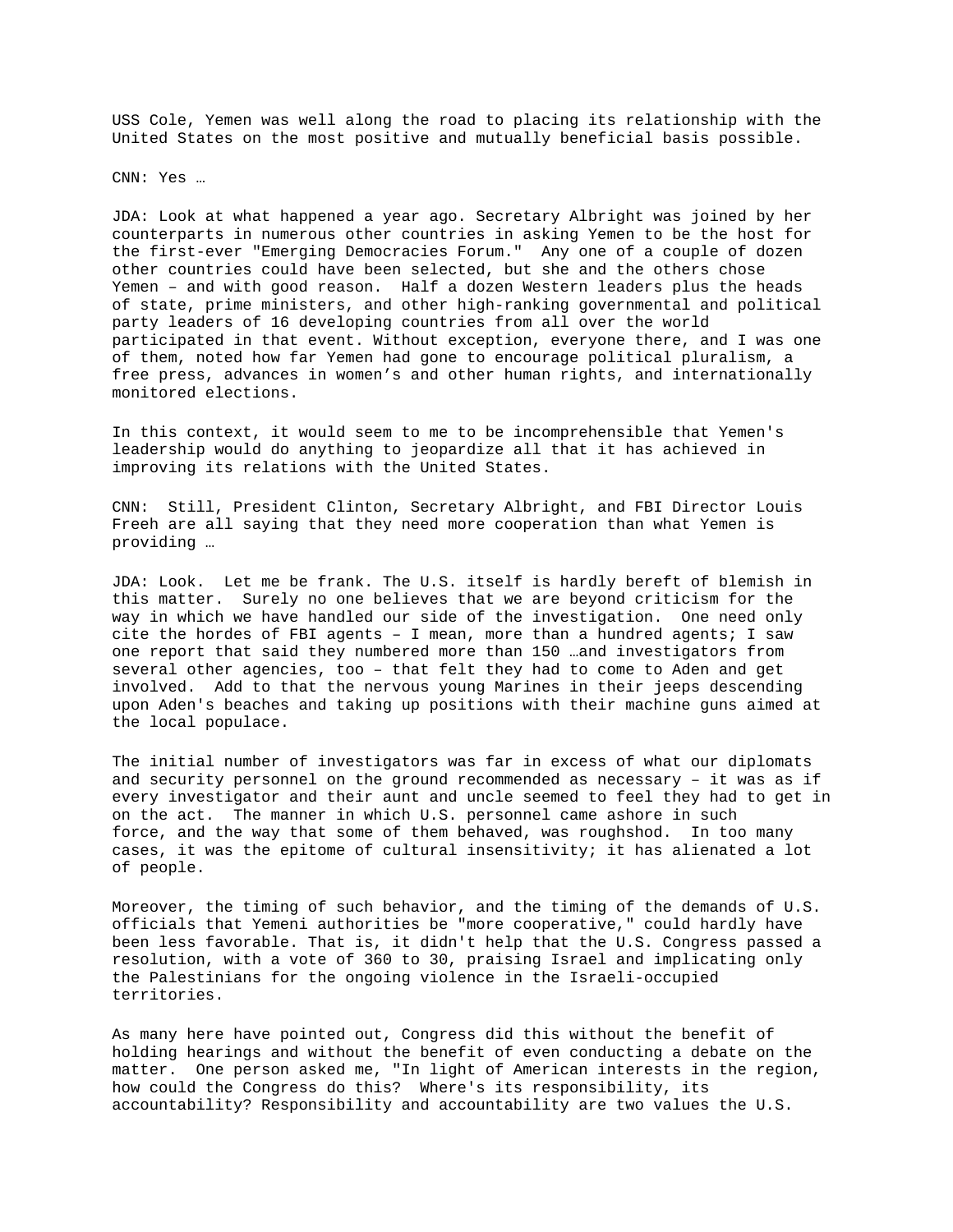seldom misses an opportunity to lecture about to people here and elsewhere in the region."

CNN: So it seems that here's another case where we've shot ourselves in the foot …

JDA: Yes, and in the eyes of some, demonstrated a remarkable ability to re-load faster than anybody else.

[Note: This discussion took place in the run-up to the program. It was cut off here. However, the producer's representative and I continued to chat about the topic itself for a while longer. Following are excerpts.]

JDA: Madeleine Albright's statement on the Jim Lehrer Show last night didn't help either -- she, too, heaped blame on the Palestinians without any mention of what all here believe to be a disproportionate response by the Israeli military.

CNN: I see …

JDA: I doubt many Americans are aware that Qatar's Al-Jazeerah TV and other regional TV news channels continue to beam pictures of the violence in the Occupied Territories throughout the Arab and Islamic world practically around the clock. It's not been without effect. Indeed, the extent to which officials in Washington are seen by people here as being insensitive to the suffering of the Palestinians is greater than anything anyone has seen for quite a long time. Several longtime residents say it is the worst they have seen since the previous Intifada that began in December 1987. And one American, who has served in the region for nearly two decades, says it is the worst he has ever seen.

One GCC-region official spoke pointedly about a sentiment that is similar to what others have expressed in different ways. "What is happening," he said, "is seen as an American betrayal. It's a betrayal not only of the victims -- many of whom are practically helpless when one considers what they are up against in terms of the armed force that's occupying their land. That's bad enough. But many also see it as a betrayal of American values regarding human rights."

In short, Washington officials' recent statements in support of Israel, and in admonition of the Palestinians – statements that are viewed here almost unanimously as intemperate and one-sided -- have not been without consequence. The official added, "They've harmed, and people are warning that if they're not stopped, they will continue to harm, U.S. interests throughout the region and beyond." (I have yet to speak with an American or Arab here who implies other than that statements from U.S. officials since the latest Intifada broke out have had their own role in fanning the fires of anti-U.S. sentiment in the region to a level that has not been seen in years. One Arab said, "…and Americans wonder why they continue to be targeted…").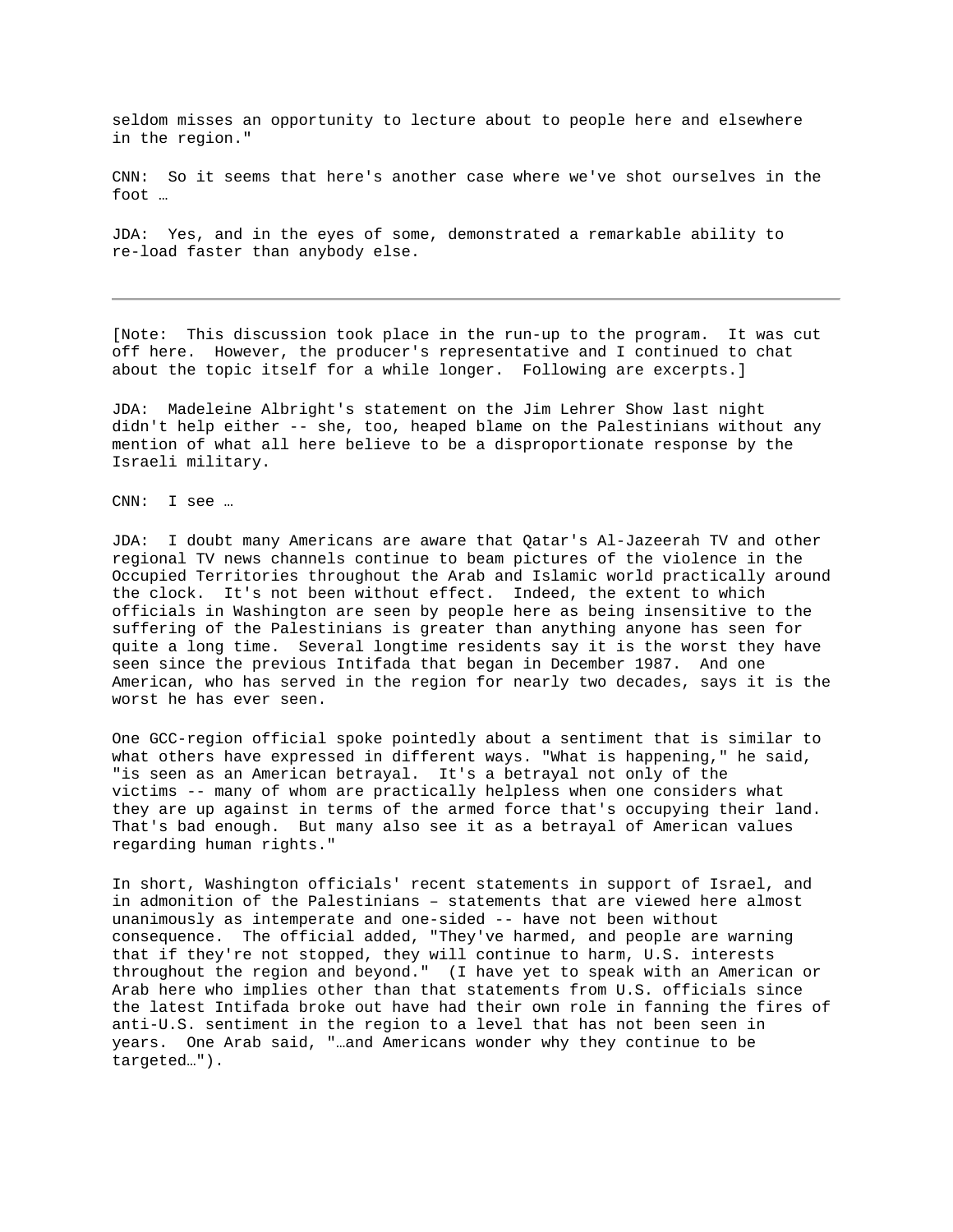The official continued, "No Arab and Muslim head of state, Yemen's included, can afford not to take into consideration these anti-American feelings that their people are expressing. I just returned from Cairo, where I saw how mobs had smashed in the windows of McDonald's. It was awful. At the same time it was sad."

He concluded, "In many people's eyes, the U.S. is seen as behaving like any other imperial power against those who are weak, although it continues to insist that it is not. With the end of the Cold War, we thought we had gotten rid of such attitudes and behavior. No leader, in Yemen or anywhere else, wants to give people reason to accuse them of being a yo-yo at the end of an American string. They cannot risk being portrayed as pawns in a game where Washington would have them do this or that, or not do this or that, without regard to the consequences for their country's domestic stability."

Further Update: A few days later, various news agencies reported that U.S. officials that had come to Aden to investigate the attack on the USS Cole had become irate for a different reason. Yemeni authorities, complained the officials, were threatening to direct hostile fire at incoming U.S. Navy helicopters and other airborne craft unless the pilots or commanding officers gave notice and obtained permission to enter into and exit Yemeni airspace in advance.

The matter at issue surfaced when a high-ranking U.S. Navy officer reportedly demanded that he and his fellow service personnel aboard ships anchored offshore Aden should be allowed to fly helicopters into and out of Aden at will. Yemeni authorities refused to grant such permission.

In doing so, Yemeni authorities did not say that they envisioned having a reason to deny any U.S. aircraft entrance and exit rights. What they said was that there was a system in place that, for reasons of basic safety and security, had to be followed by one and all, including the country's president. This, they said, was but in keeping with what U.S. and other Western government officials, and the representatives of international aviation organizations, had for many years insisted upon in communications with the Yemen government. The communications, in turn, were conveyed to Yemeni air control tower personnel and ground as well as air defense forces.

Yemeni authorities reminded the U.S. officials that, for the reasons stated, several key pieces of information would have to be provided in advance in order for permission to enter and exit the country's airspace to be given. These include the exact time that the pilots or officer-in-charge of individual aircraft wished to enter its air space; the exact nature and model of aircraft that would be flying, including its markings; and the coordinates within which the pilot proposed to fly the aircraft.

Air control tower personnel and ground as well as air defense forces have to know such basic data in advance, the Yemenis said, so as to avoid any chance of mistaken identity. If this were this to happen, they emphasized, Yemen's defense forces were trained and instructed to fire upon such aircraft as a means of self-defense. It was also, Yemeni officials remarked, to ensure that all arriving and departing aircraft adhered to such basic principles of air traffic regulations and international aviation practices as are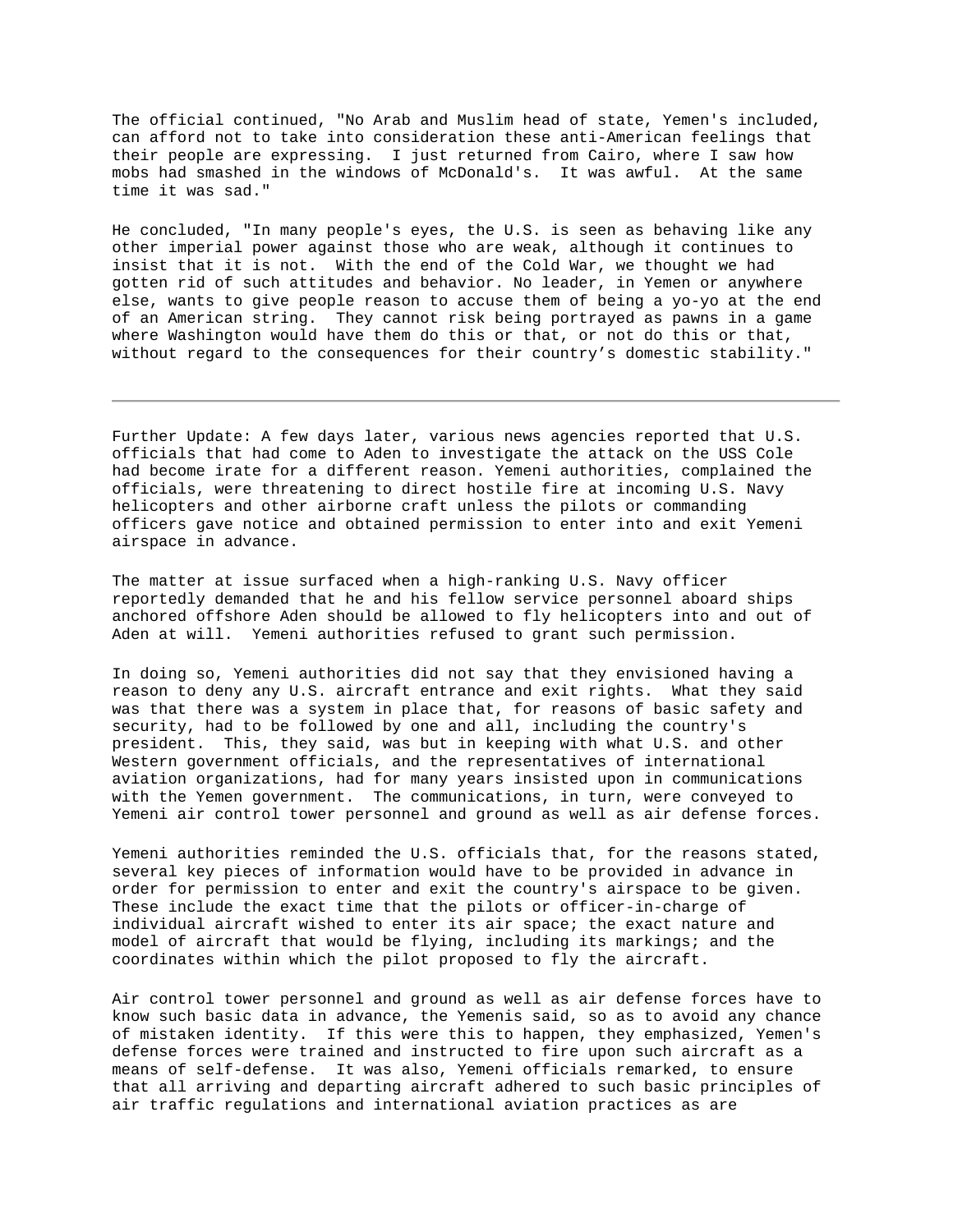recognized and implemented practically everywhere, including the United States.

What Goes Around Comes Around

The same day, elsewhere in the region, U.S. officials sharply criticized the governments of several countries for allowing their aircraft to enter Iraqi airspace without announcing their intention to do so, and without obtaining authorization, in advance. The U.S. officials did not say that they had reason to envision denying entry to such aircraft, (which, in this case, were transporting either business leaders or food and medicines to distribute to Iraqis suffering from the sanctions).

What the U.S. said it was keen to make clear was that, for reasons of basic safety and security, it was against such planes proceeding to enter Iraqi airspace and land without their having received permission to do so from the U.S. in advance. The U.S. officials said they had to know ahead of time the kind of aircraft that would be coming and going, including their markings; the coordinates within which the planes proposed to be allowed to fly; and the exact time that they wished for their aircraft to be able to enter and/or depart Iraqi airspace.

This was so, the U.S. officials emphasized, so as to avoid any chance of mistaken identity that might result in U.S. missiles being launched at such aircraft as a means of self-defense, as U.S. military personnel have been trained to do. It was also, U.S. officials remarked, to ensure that such aircraft adhered to such basic principles of air traffic regulations and international aviation practices as are recognized and implemented practically everywhere, including Iraq.

\*\*\*\*\*\*\*\*\*\*\*\*\*\*\*\*\*\*\*\*\*\*\*\*\*\*\*\*\*\*\*\*\*\*\*\*\*\*\*\*\*\*\*\*\*\*\*\*\*\*\*\*\*\*\*\*\*\*\*\*\*\*\*\*\*\*\*\*\*\*\*\*\*\*\*